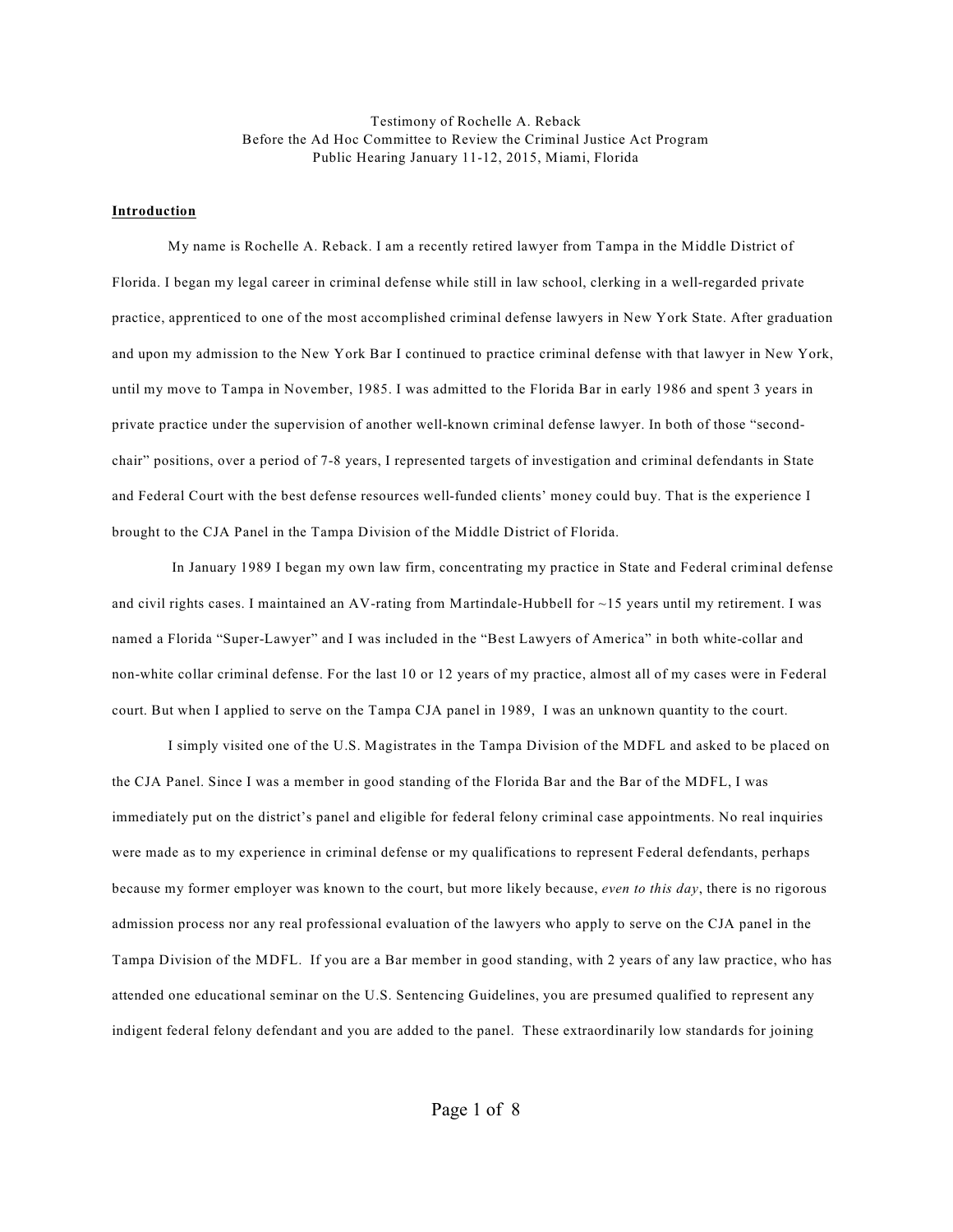and remaining on the Tampa CJA Panel have not changed much since 1989. Despite the adoption of a Model CJA Plan for the District which contemplates some modestly more strict admissions standards, a more formalized administration structure, a "Mentor panel" and a 3 year term for panel attorneys, that Model Plan is simply not followed in the Tampa Division and in practice there is in fact no consistent structure to any elements of the CJA panel in Tampa.

I was very active on the CJA panel in Tampa for some 23 years until I had to close my law practice and recently retire due to a medical disability. I am privileged to be asked to relate my views regarding the CJA program to this Committee because of my extensive experience and because, unlike those attorneys still active on the Tampa panel, I no longer take cases, so I am able to speak frankly and directly without any fear of retribution or sanction by the Judges of the MDFL.

## **Panel Administration**

The Tampa Division of the MDFL is rather unique in that the Article III Judges maintain complete and total control over absolutely all aspects of the CJA program. There is no independent "CJA Committee" or "CJA Administrator" mediating between the lawyers and the Judges or evaluating who may serve on the panel or which attorneys are best qualified to take which cases. The Federal Public Defender also has little input on the administration of the Tampa CJA program, other than to provide a required yearly Continuing Legal Education program to the panel and to select the District CJA Panel Representative. Indeed, there is little consistent "program" at all in the administration of the CJA in Tampa as each District Judge and Magistrate Judge makes his or her own rules in all areas of the CJA in which they have any discretion.

Both admission to the CJA panel and appointments to cases in the Tampa Division are very improvisatory. In my observation, there are few real minimum qualifications for admission other than (1) being in good standing with the Bar and Court, (2) maintaining a valid PACER account; and as of several years ago (3) certification that the attorney has attended *either* one federal criminal practice seminar presented by the Federal Public Defender's Office *OR* one seminar on the US Sentencing Guidelines presented by the Federal Bar Association for each year one wishes to serve on the panel; though even that minimal CLE requirement may be waived at the discretion of the judges. Once on the panel attorneys tend to remain on the panel, though if they displease the judges for any reason, they are simply no longer given any CJA appointments. This generally happens without any notice to counsel. There is no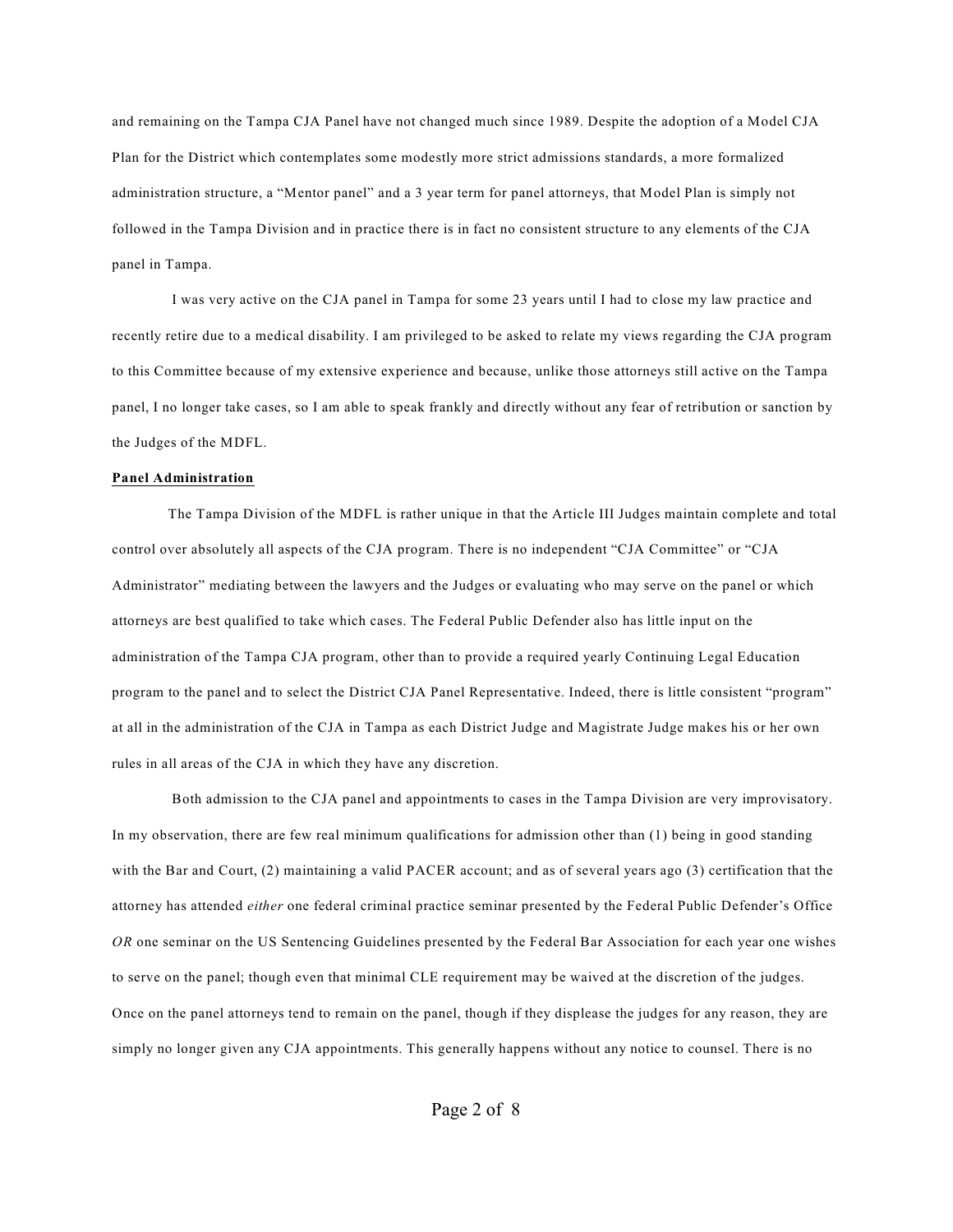formal removal process, no due process nor any appeal, so there is no reasonable expectation of being rehabilitated or ever being returned to active CJA duty. A lawyer's name will simply and quietly disappear from the panel list at the next annual renewal period at the request of any Judge.

The CJA Panel in Tampa has always been enormous and much larger than necessary to fairly serve the number of indigent defendants in the Tampa Division. This is especially true since the economic recession of 2008 and an influx of State civil court practitioners seeking more paying cases joined the panel. Though it fluctuates, the Tampa Division panel is now and has been well over some125 lawyers, ranging in experience from absolutely no federal criminal defense experience at all, to those with extensive private federal criminal court practices. Many of the experienced lawyers are on the panel primarily as a public service to the court, to keep their legal and trial skills sharp and to maintain relationships with the local federal judges. Most of the inexperienced lawyers are simply looking for any paying work.

It is different in the other smaller Divisions of the MDFL where their Judges delegate more panel administration to the Federal Defender. In the Orlando, Jacksonville and Fort Myers Divisions CJA panel enrollments have been kept down to a number just adequate to serve the anticipated needs of indigent defendants and no more. Though their numbers also fluctuate, Orlando's panel is usually ~45 lawyers while Jacksonville and Fort Myers are both much smaller. Unlike Tampa, these CJA lawyers are assigned cases from a weekly rotation system initiated by the Federal Defender to try to insure fairness in the allocation of appointments. Until recently, because criminal case filings are down, each lawyer in rotation in these court divisions could reasonably expect to receive at least 3 to 4 CJA appointments per year, according to former CJA Panel representatives in the district. This expectation incentivized the panel to maintain higher proficiency in federal criminal defense and current court procedure.

Over my 23 years on the Tampa panel I know that the District-wide CJA Panel Representatives have all urged each Chief Judge to consider restructuring the Tampa panel, ideally to convince the Tampa Judges to relinquish some control over it to a CJA committee or to an independent CJA administrator; or at a bare minimum, to remove many inexperienced lawyers and those unfamiliar with federal criminal defense practice from the bloated panel, so that the panel would be a smaller, more professional cohort of highly competent CJA lawyers, all very proficient in federal criminal defense. For many years the court has also been asked to institute more rigorous qualifications, training and experience requirements for admission to the panel and before lawyers are permitted to represent clients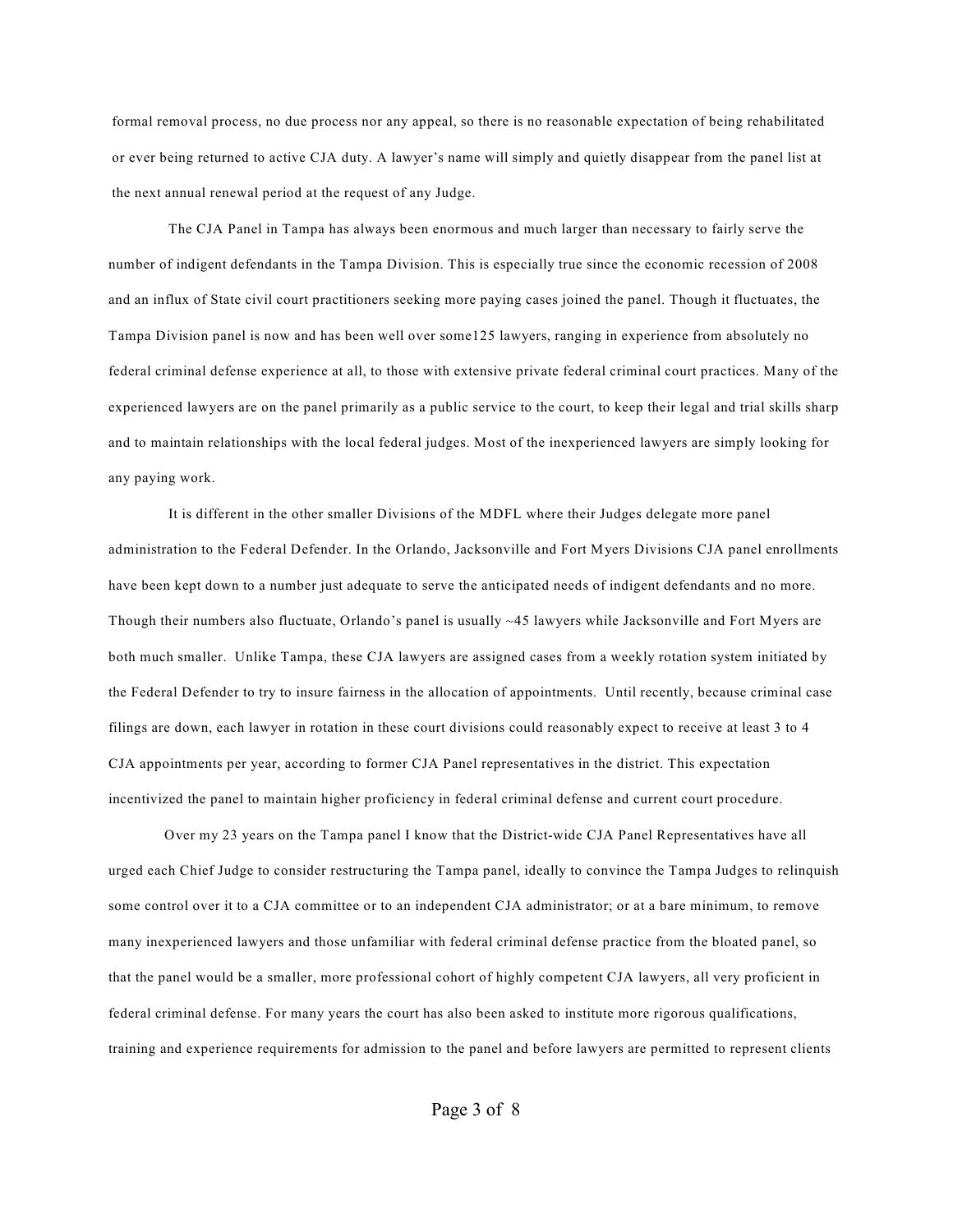in life felonies and more complex cases. These requests have always been rebuffed, with the judges content to rely on their own contacts and experience to appoint particular lawyers to particular cases. This means that despite the consistently huge list of ostensibly qualified and available CJA attorneys in Tampa, relatively few actually get appointed to many cases. In addition to fostering an appearance of cronyism, the size of the panel and the untethered assignment authority of the judges make it difficult to recruit new, competent lawyers to the panel, and discourages some newer lawyers already on the panel from staying current on federal practice skills and legal issues while they wait...and wait... for a case to come to them.

For reasons that have never been publicly articulated, the Tampa Division district judges and some Tampa Magistrate Judges are opposed to making any significant changes to the CJA panel, even when gently counseled to do so by other Magistrate Judges who recognize the problems associated with the current system. Most Tampa Judges simply prefer to retain full control over which lawyers get which cases. Most judges have not been willing to constrain any aspect of their individual discretion to reward or punish panel lawyers, frankly, at the expense of some indigent defendants' legal representation. Their disavowal of any independent structure for the panel is the source of many problems.

Other than the Model CJA Plan last re-authorized in 2011, which is largely ignored in Tampa, the court has not promulgated any consistent structure or guidance governing all Judges' conduct with respect to the CJA panel on issues such as case assignments, case budgeting, the "reasonableness" of claimed attorney time and the necessity of paying for extraordinary defense resources, payment for remote jail travel time, payment/ cutting vouchers, removal from the panel, or anything else. Instead, in Tampa, the administration of the CJA panel remains a judicial free-forall, totally subject to the predilections and preferences of individual judges and generally lacking consistency, transparency, attorney independence and fairness.

## **CJA Panel Appointments**

Tampa panel attorneys are generally appointed to cases by the Magistrate Judges, or often by their courtroom deputies to whom the task of selecting a CJA lawyer is delegated in routine cases. The appointment process is consistent only in its inconsistency. In routine cases, some Tampa Magistrates' chambers appoint by simply calling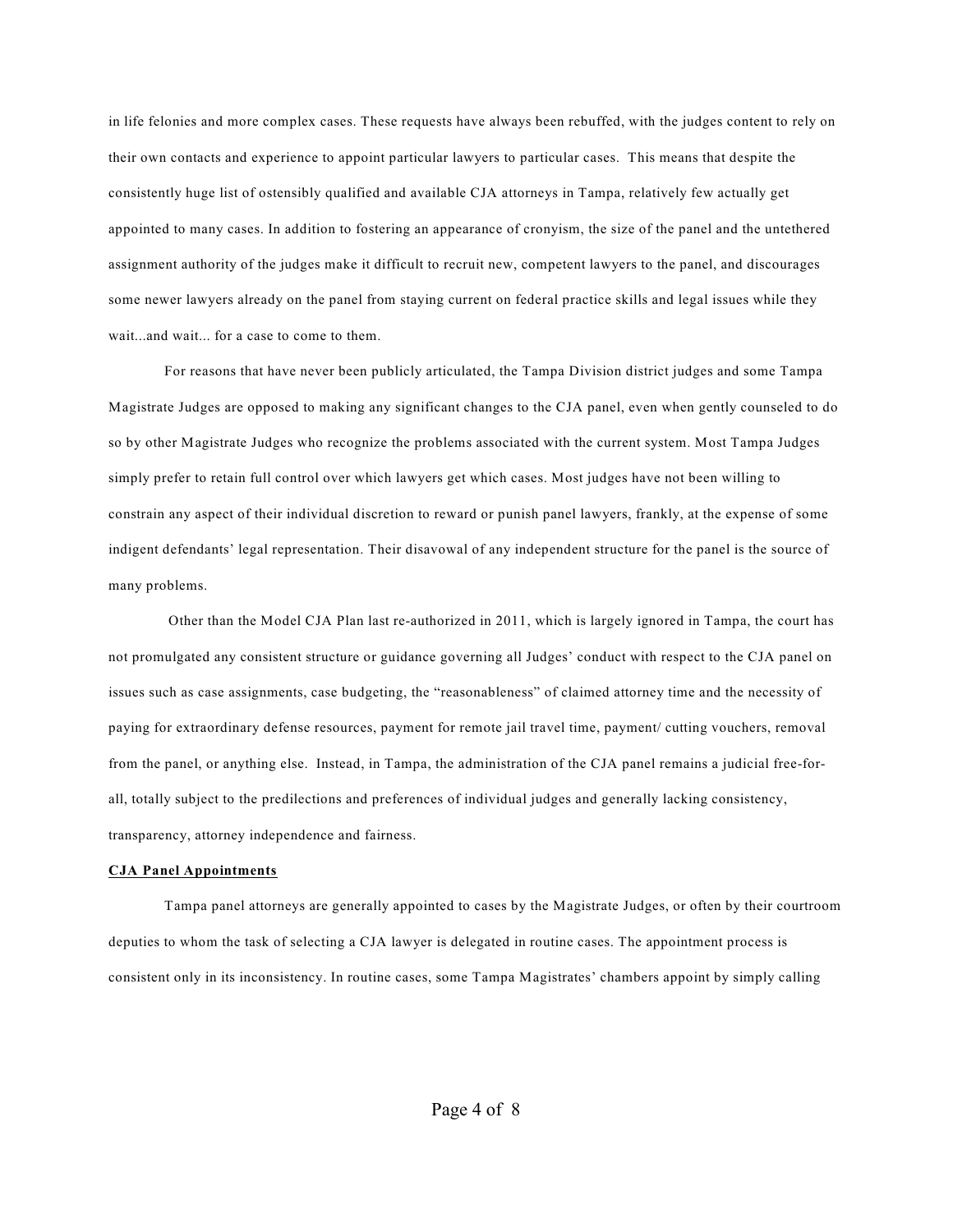down the list of panel attorneys supplied by the Clerk's office until they find one who is immediately available to take the next case and come to court, regardless of the skill of the lawyer or the nature of the case. If any CJA lawyer declines too many of these "*instanter*" calls for any reason, that lawyer is usually crossed off the list by that chambers and won't be called again. Most Magistrates' chambers will also "cherry pick"– appointing certain lawyers for particular cases and, where a case is already assigned to a District Judge, the Magistrate Judges' CJA appointments are greatly influenced by the preferences of that District Judge, either for or against certain panel lawyers.

In other situations, the appointments are more influenced by financial factors. For example, Spanish speaking lawyers are more often appointed to Spanish speaking defendants than lawyers who do not speak Spanish. Because Tampa has long been the prosecution headquarters of Operation Panama Express ("PANEX"), a multiagency Organized Crime Drug Trafficking Strike Force focusing on interdicting cocaine shipments en route from South America, we have a steady stream of Spanish-speaking indigent defendants in multi- defendant maritime drug smuggling cases for which Spanish speaking CJA lawyers are always given preference because they will spend less CJA money on out-of- court interpreters. There is also some utility and efficiency in appointing a regular cast of lawyers to similar cases with similarly-situated defendants. It is easier for Judges to recognize over-billing or underbilling by panel lawyers in the PANEX cases, and the defendants may get better representation by experienced counsel very familiar with such cases. Sometimes more experienced lawyers are favored with appointments to the more complex, white collar fraud cases by those Magistrates and Judges who appreciate a rigorous, in- depth, zealous defense in a lengthy, complex case. Ironically, other Magistrates and Judges will shun appointing those same highly experienced lawyers to complex fraud cases precisely because those lawyers will always present a rigorous, resource intensive, in-depth defense that inevitably takes more court time, lawyer time and more money to develop.

Some panel lawyers are also blacklisted by some chambers for real or imagined personal slights to a Magistrate, a Judge or their chambers' staff. Some panel lawyers are especially favored by certain chambers and always receive more "good" appointments than their fair share. Other panel lawyers on the cluttered list receive only one, or maybe two, small cases a year. They are understandably reluctant to invest more time and money into CLE to gain or maintain proficiency in federal criminal practice, while other panel lawyers receive so many appointments that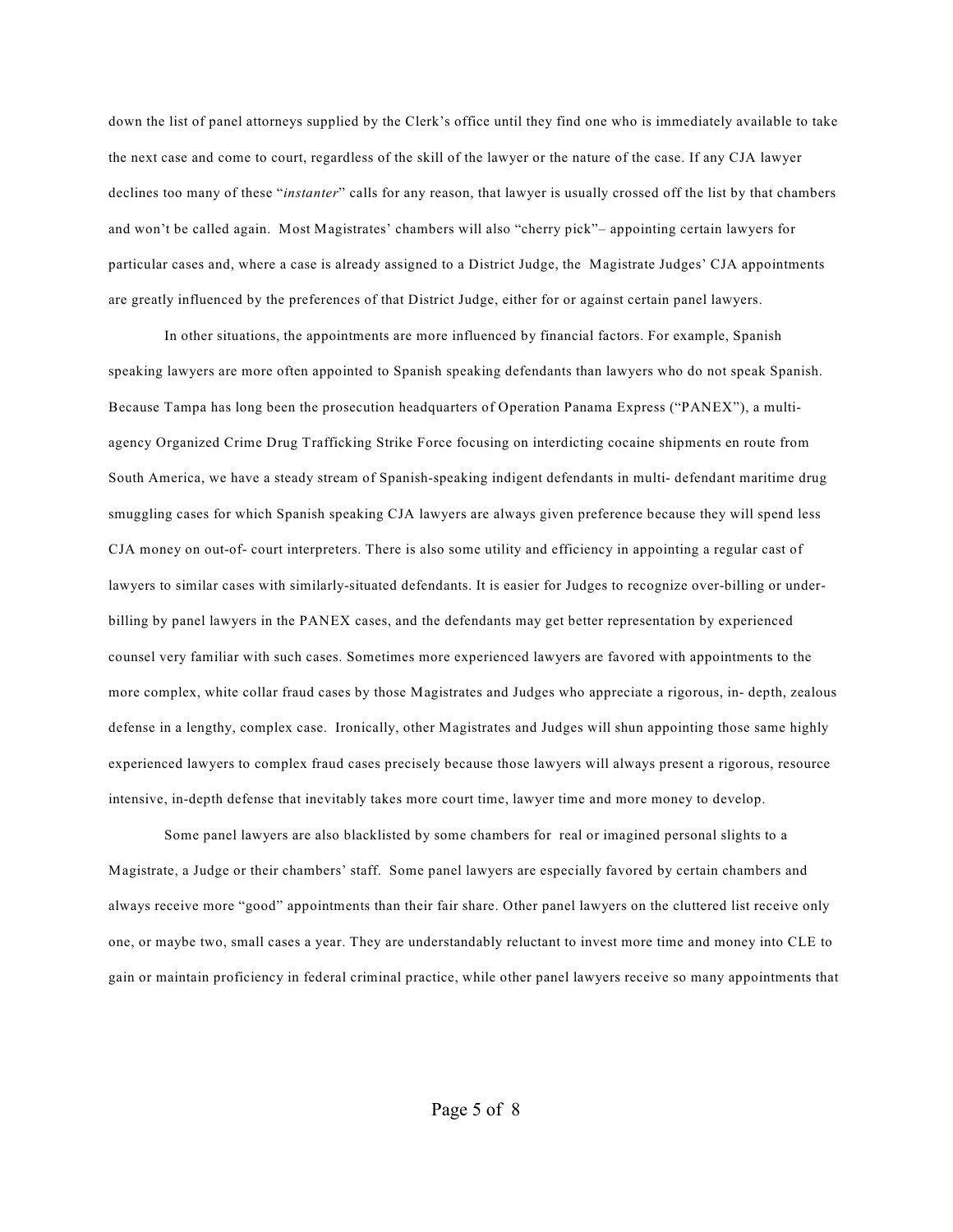CJA cases constitute the bulk of their practice.

## **Vouchers, Resources, Payments and the Independence of the CJA Panel**

The MDFL has one dedicated Deputy Clerk for CJA who first reviews payment vouchers and expense receipts for completeness before submitting them to the Judge for a "reasonableness" review. Generally, amounts billed under the CJA cap are approved if deemed reasonable in the context of the case. Amounts over the CJA cap always require a Motion and Memorandum justifying the compensation sought, along with the voucher. Since the MDFL has gone to e-vouchers, much more detailed information is required on the voucher to justify fees claimed.

The greater detail now required by e-vouchers has both good and bad effects. First, it should be noted that lawyers are not paid for any time related to billing. Some panel lawyers with busier private practices find the enhanced CJA billing detail now required to be too time-consuming because they can no longer delegate voucher preparation to their office staff. Some find the billing detail required to be too intrusive, particularly in cases approved for "interim payments," as they believe it may compromise the work product privilege and invade the independence of the lawyer to develop a defense for the client while worrying whether the Judge will approve payment for the exploration of that defense. On the other hand, the greater billing detail now required has been very helpful in reining in excessive claims by newer or less scrupulous panel lawyers by making it easier for Judges to evaluate vouchers for excessive billing.

Tampa lawyers' vouchers are still sometimes cut by some Judges without good cause and without any recourse or formal review process. Because we lack an independent administrator or CJA committee to review claims of excessive billing, this task often falls informally to the CJA Panel Representative to whom the aggrieved lawyer will complain. The representative's additional uncompensated task of voucher review, like that of the illusive "CJA Mentor" called for in the Model Plan, is one that few lawyers wish to take on in this capricious, unmediated system, where Judges and lawyers are at odds over money and fees.

In my view, the even more insidious issue is the lack of a fair process for obtaining defense resources which would protect the independence of CJA lawyers in their preparation of a defense. Most panel lawyers are small firm or solo practitioners, so they must rely on the court to fund the extraordinary expenses of their case. The time they must spend to file motions and memoranda and attend hearings to justify obtaining necessary defense resources over \$800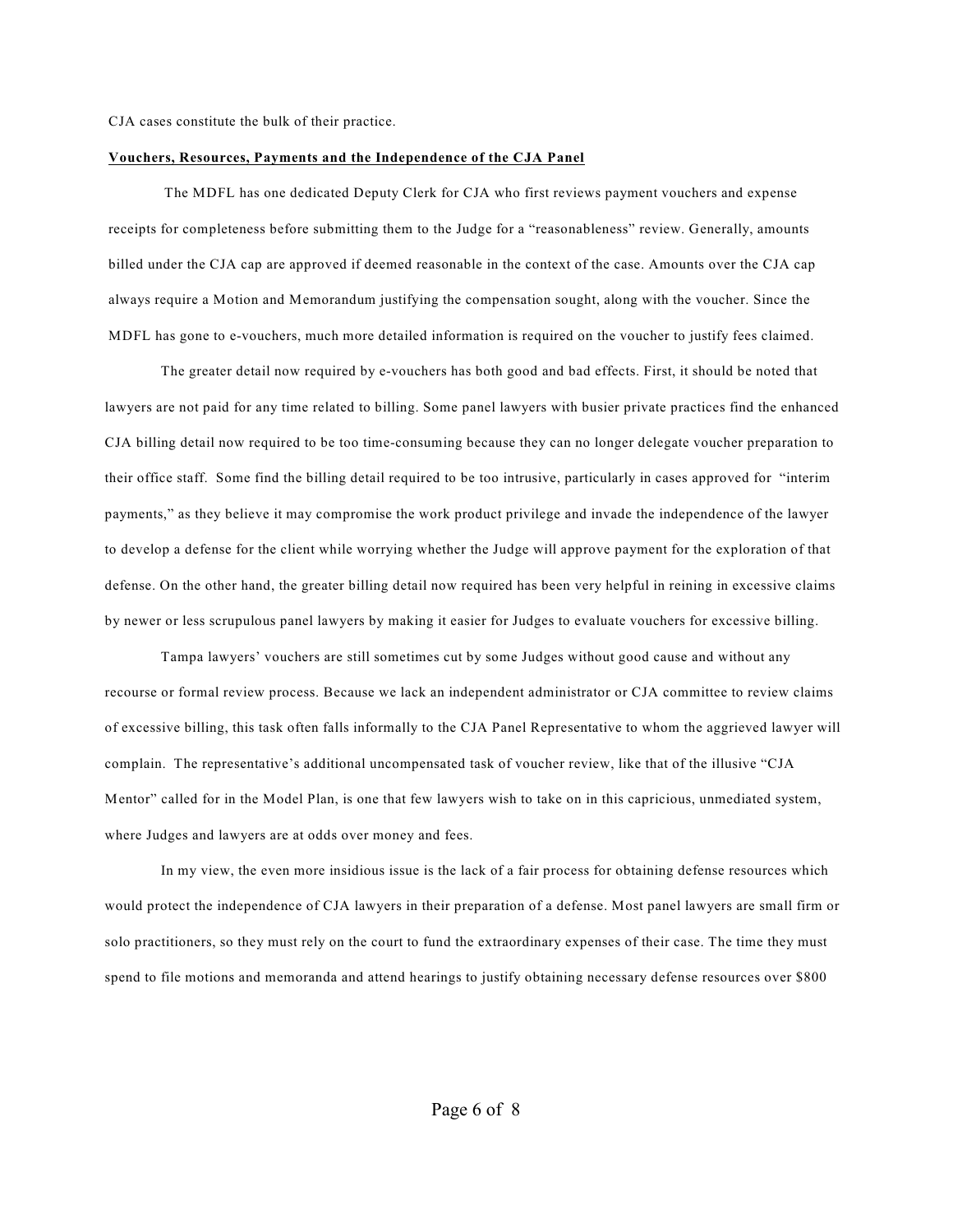on investigators, experts, translators, forensic accountants, paralegals, document management, technical aid and the like, is often excessive and intrusive. Some Judges and Magistrates are so intimately involved in micro-managing the allocation of defense resources to "save money" that they chill the Sixth Amendment rights of indigent defendants to independent and conflict-free CJA representation.

For example, in Tampa, some Judges have insisted that lawyers with conflicting defenses share one set of discovery materials in multi-defendant cases, that lawyers determine whether their clients will plead guilty before engaging an investigator or expert or reviewing substantial discovery materials, some have suggested that CJA lawyers just rely on the work product of the Public Defender in multi-defendant cases, rather than engage their own experts, investigators or translators. In a recent federal capital murder case, until a Defender Services Resource Counsel intervened, a Magistrate Judge was set to order the defense to hire and rely on a "cheaper" paralegal to review a large amount of evidence relevant to the murder defense, refusing to allow the CJA lawyer herself to bill her time for personally reviewing that evidence.

All of this sort of judicial penny-pinching micro-management of the CJA lawyers' work product has the effect of constraining some panel attorneys from actually providing a zealous defense to their clients. It intimidates some lawyers from even seeking adequate time and resources for their clients' defense, and it chills even the most seasoned lawyers' creative advocacy amid worries they will not be appointed to any new cases, or their vouchers will be cut due to antagonizing Judges by insisting on adequate resources to develop an independent and aggressive defense. It is not uncommon for some Tampa Judges to view a full throttle defense by CJA counsel as obstructionist, inconvenient and annoying. Since the Judges retain *de facto* unilateral power to cut fees and remove lawyers from the panel, few CJA lawyers can withstand the opprobrium of those Judges, and it shows in the quality of their work for their clients.

In sum, in my experience, most of the problems with the Tampa CJA "Program" or lack thereof, are structural. They could largely be resolved by requiring a District or Division-wide independent CJA Panel Administration Committee, consisting of the Federal Public Defender or her delegate, and a number of experienced federal defense practitioners, appointed by the Court to serve staggered, limited terms to intervene and mediate between Judges and the CJA panel. The CJA Committee should have the sole authority to (1) evaluate, admit or deny all lawyers' applications to serve as CJA counsel and to remove panel members for cause, and (2) to assign panel